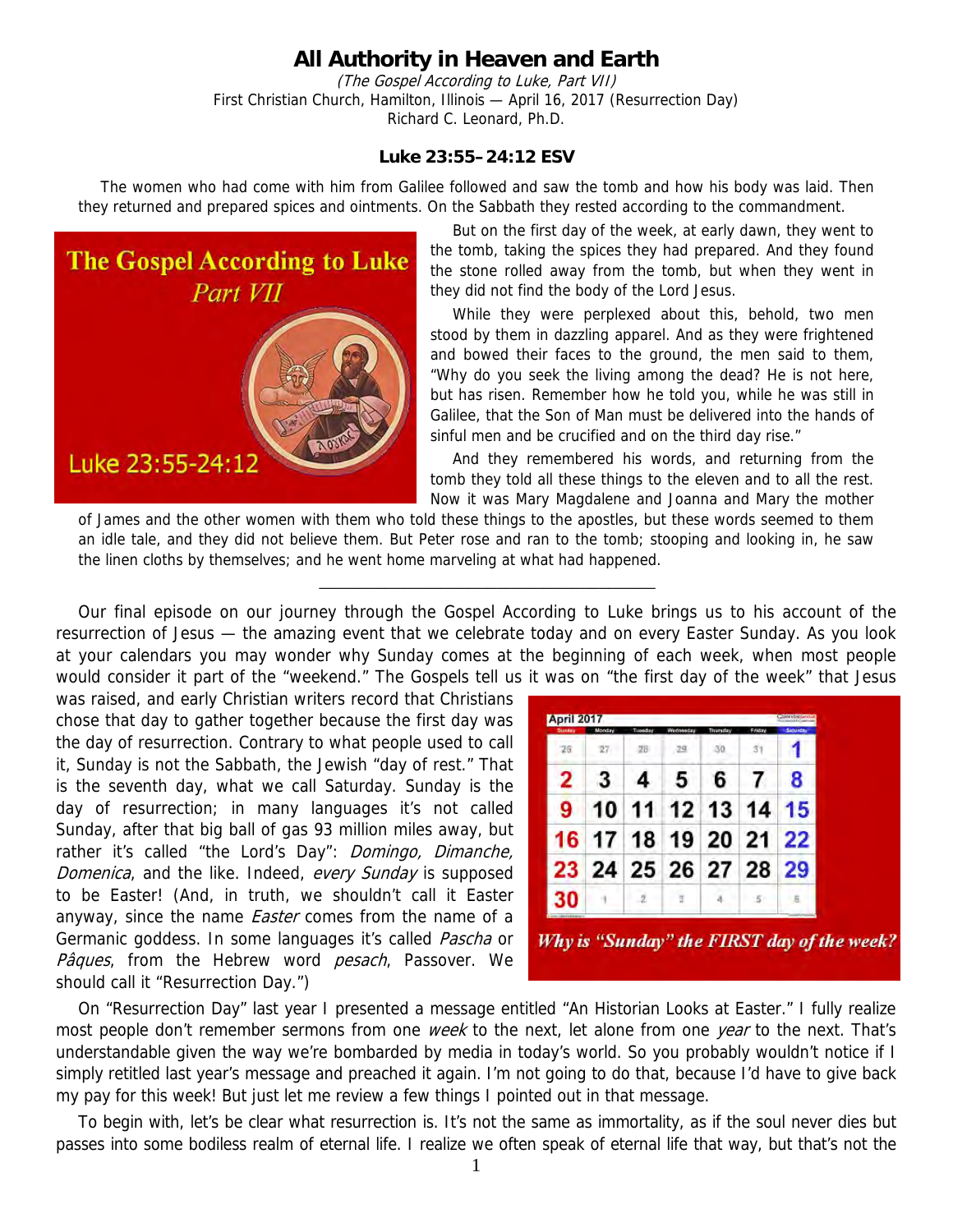New Testament way. Resurrection requires a body to be raised into, and a body requires a way to manifest that body. So in the Bible the resurrection is "the resurrection on the last day," when God brings his new creation back to earth and we come with Jesus in our glorified *bodies*. If that idea seem odd to you, read the last two chapters in the Bible, Revelation 21-22. When Jesus is raised in a body — a strange, mysterious body to be sure, but still a body — this is the beginning of God's new creation, when he restores this earth to what it was supposed to be before Adam and Eve spoiled it with their disobedience. Resurrection isn't immortality; it's new creation, the city of God come down from heaven.



Jesus was raised in a body and appeared to his disciples. What makes that concept believable today? Several points. First, this universe is a far more mysterious place than scientists believed only a few generations ago. For example, astrophysicists are now suggesting that we can only see or detect about two percent of the universe; 98% of the mass of the universe is what they call "dark matter" and "dark energy," perhaps in dimensions beyond the four we normally experience. So the universe isn't the "closed system" the experts thought it was a century or so ago, and things they thought impossible then should not be ruled out today.

Second, skeptics have claimed that the New Testament accounts of Jesus' resurrection must have been made up

many years after his death. But the biblical evidence doesn't support such a claim. The earliest witnesses to the resurrection are women; in the ancient world, women weren't regarded as reliable witnesses, so the church never would have invented such a story if it expected people to believe it. Evidence from Paul, for

example, indicates that the resurrection of Jesus was the heart of the Christian message within just a few years of his crucifixion, when people were still around who would have been able to deny it if it hadn't happened. And would the apostles have made up the story of the risen Lord, a message that got them into a good deal of trouble, even costing them their lives? The way the Gospels tell the story reveals how surprised Jesus' followers were to learn of his resurrection, and how unbelievable it was to them in spite of what Jesus had told them would happen. If today people think the resurrection of Jesus is unbelievable, it was just as unbelievable in the first century; yet Christians were compelled to tell the story, because they had experienced it at first hand. As Peter declares in Acts 4:20, "We cannot but speak of what we have seen and heard."

**The New Testament Record** of Jesus' Resurrection

- The first witnesses were women.
- The church was preaching the resurrection only a short time after the crucifixion.
- The message of the resurrection put the apostles' lives in danger.
- The message was "unbelievable," yet the apostles had to proclaim it.

These are just a few of the reasons to have confidence in what the Gospels tell us about the resurrection of Jesus. We used to sing a song that says, "You ask me how I know he lives — he lives within my heart." Sorry, but we can't trust our hearts; as Jeremiah says, "the heart is deceitful above all things, and desperately sick" (Jeremiah 17:9). You ask me how I know he lives? Because reliable witnesses saw him and spoke with him, and their testimony is recorded in Scripture. My heart has nothing to do with it.

So we're left with the fact that on the third day after his crucifixion Jesus' tomb was found to be empty, and he appeared to his astounded followers — and continued to appear to them, the Bible tells us, for forty days teaching them about the kingdom of God. But what does the resurrection mean?

I know what preachers usually say it means; it means that for those who belong to Jesus our death is not the end, but we continue to live with Jesus until the day when God's new creation is fulfilled. Jesus speaks of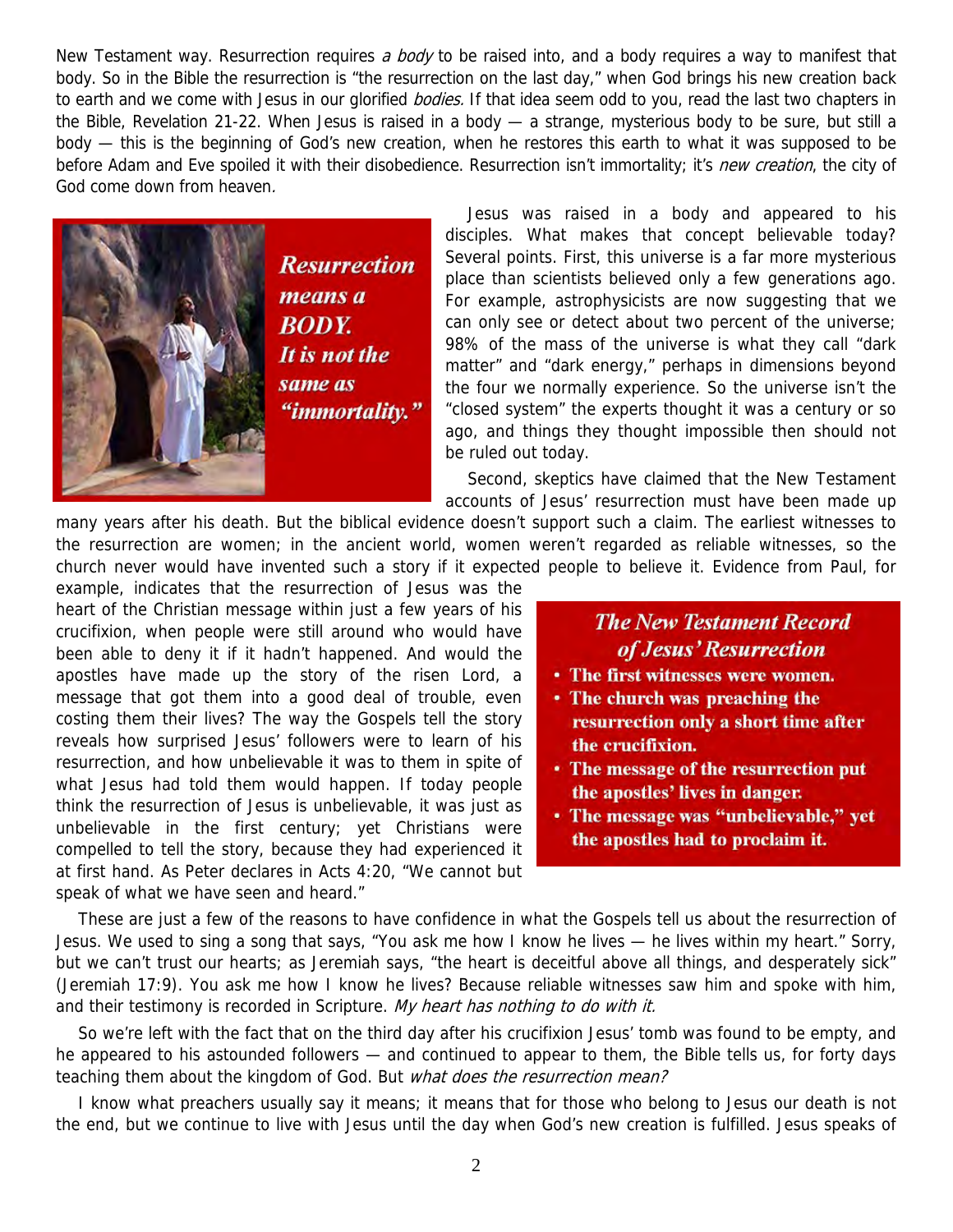these things, especially in the Gospel of John. "I am the resurrection and the life," he tells Martha. "Whoever believes in me, though he die, yet shall he live" (John 11:25). And to his disciples in the upper room he declares, "If I go and prepare a place for you, I will come again and will take you to myself, that where I am you may be also" (John 14:3). So, to us it seems that Jesus' resurrection holds the promise of life beyond the grave for those who believe in him.

But Jesus says these things while he's still with his followers. The surprising truth is that when the Gospels actually get to telling us about the resurrection they don't connect it with the idea that we might live forever,



too. There isn't anything in the accounts of the resurrection that suggests that the surprised disciples understood it as the guarantee (if you will) of their own "life after death." The Gospels just tell the story of how the apostles discovered Jesus was alive, and how he met with them after his resurrection. At that point, it seems, they really didn't quite know what to make of it. They didn't yet understand what it meant.

So what did the resurrection of Jesus mean to the earliest Christians, if not the promise of their life beyond the grave? For the answer we have to turn to the record of the earliest preaching of the church, as we find it in the Book of Acts. And there we finally find the apostles preaching the message of

the resurrection to their fellow Jews, beginning on the Day of Pentecost. Luke tells us what they said in Acts, chapter 2 where Peter declares, "This Jesus God raised up, and of that we all are witnesses. . . . Let all the house of Israel therefore know for certain that God has made him both Lord and Christ, this Jesus whom you crucified" (Acts 2:32, 36).

For the earliest Christians, then, the resurrection of Jesus means one primary thing: Jesus is the Messiah, the promised deliverer of Israel. By raising Jesus from the dead, God has validated Jesus as the One through whom his plan for the renewal of the world will be accomplished. Paul, preaching to the pagan philosophers at Athens a few decades later, puts it like this: "The times of ignorance God overlooked, but now he commands all people everywhere to repent, because he has fixed a day on which he will judge the world in righteousness by a man whom he has appointed; and of this he has given assurance to all by raising him from the dead" (Acts 17:30-31).

In other words, in the earliest witness of the church the gospel of the resurrection of Jesus didn't focus on the idea of life after death. Instead, it focused on the authority of Jesus as Messiah of Israel, and therefore as the Judge of all people through whom God has brought his truth to bear upon the ignorance of those who have no knowledge of God. The resurrection establishes that Jesus is Lord. As the risen Jesus declares to his followers, "All authority in heaven and on earth has been given to me" (Matthew 28:18). This is totally consistent with what Jesus taught his followers to pray: "Thy kingdom come, thy will be done, on earth as it is in heaven." Jesus' resurrection, in short, shows us who's in charge of this world. It shows us that false authorities cannot command our allegiance, whether the authority of





the state, the authority of a warped culture's expectations, or even the authority of our own emotions or selfcentered inclinations. God has made Jesus both Lord and Messiah, to whom all creation owes its existence and its obedience. The apostle Paul, writing to the Ephesians, speaks of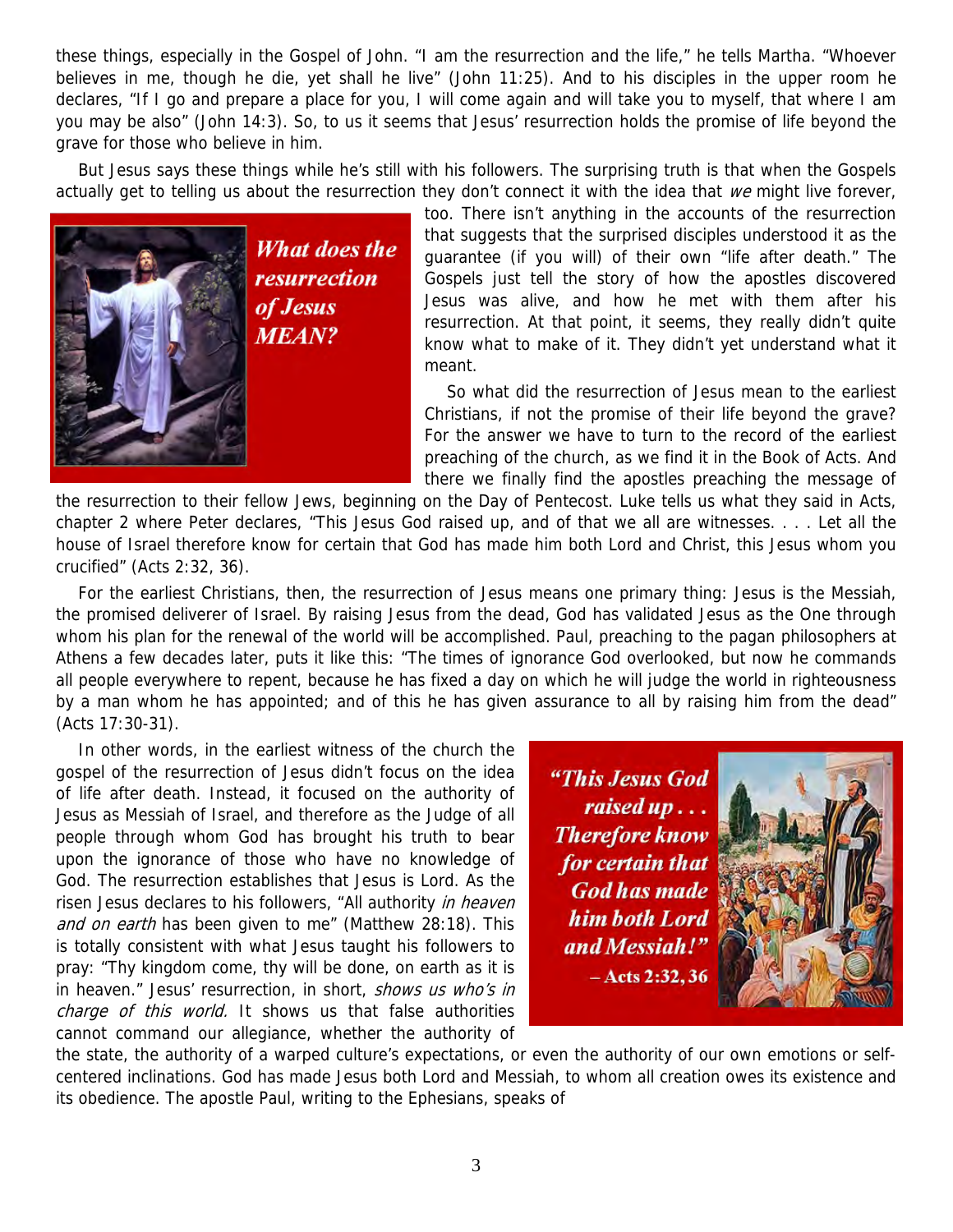the immeasurable greatness of [God's] power toward us who believe, according to the working of his great might that he worked in [the Messiah] when he raised him from the dead and seated him at his right hand in the heavenly places, far above all rule and authority and power and dominion, and above every name that is named, not only in this age but also in the one to come. And he put all things under his feet and gave him as head over all things to the church, which is his body, the fullness of him who fills all in all" (Ephesians 1:19-23).

It strikes me that this claim — that Jesus has authority as Lord over all creation — is just as radical, just as astounding, as the claim that he has been raised from the dead. Why would anyone believe it today? And for that matter, why would anyone have believed it in the ancient Roman world? For it was into that world that this message was first proclaimed and provoked a response, as people received it and came into the



believe such a radical claim? community of those who believed and proclaimed it, namely, the Christian church. I have often asked myself this: Considering the trouble the earliest Christians got into because of their message of the resurrection and the Lordship of Jesus, why would anyone have become a Christian? From our standpoint, it didn't seem to make their lives any easier; in fact, to us it seems it made their existence more difficult, more subject to misunderstanding and persecution and even martyrdom.

Historians of the early church have raised this question but, to my knowledge, no one has tried to answer it. It wasn't because of the promise of heaven, or life after death; if you read through the New Testament that idea doesn't really figure in the message the first Christians

proclaimed to the people they went to. Instead, it was the message that because God has raised Jesus from death we know *he is Lord, with authority over all things* in both heaven and earth. But why would anyone put his life on the line for a belief that seemed so radical, so unbelievable, so crazy?

Maybe, just *maybe*, we can get a clue to this mystery if we take a closer look at life in the ancient Roman world. That world was full of gods. There were fertility gods for agriculture, for flocks and herds, for human reproduction. There was a god for every trade and every occupation, or for every activity like travel or the conduct of business. The sea had its gods, as did the mountains, the rivers, the springs of water. Noble families had their own special gods; there was a god at the doorway of a house to protect going out and coming in. Every Roman or Greek city had its patron god or goddess, like Artemis or Diana in the city of Ephesus that we read about in the Book of Acts.

Gods were everywhere, and on top of all these local deities Caesar also demanded his own sacrifices, as a way to bind his far-flung empire together. In the ancient Gentile world it was just assumed that you sacrificed to a multitude of gods as a way of fitting your life into the fabric of society. Even the few people who questioned the reality of all these idols, like some Greek philosophers, still performed the required sacrifices out of custom. In Athens the apostle Paul even found an altar "to the unknown god," a kind of "insurance policy" deity you could offer sacrifice to in order to cover anything you had missed with the other gods! So after taking a tour of the city he declared to the philosophers there, "Men of Athens, I perceive that in every way you are very religious" (Acts 17:22).



The ancient world was an overwhelmingly religious world, infested with gods. When we think of "religion," we think of a system of belief that governs our way of life. In the ancient world, "religion" wasn't one particular belief, or loyalty to any special god. Religion was a system of public sacrifices and rituals that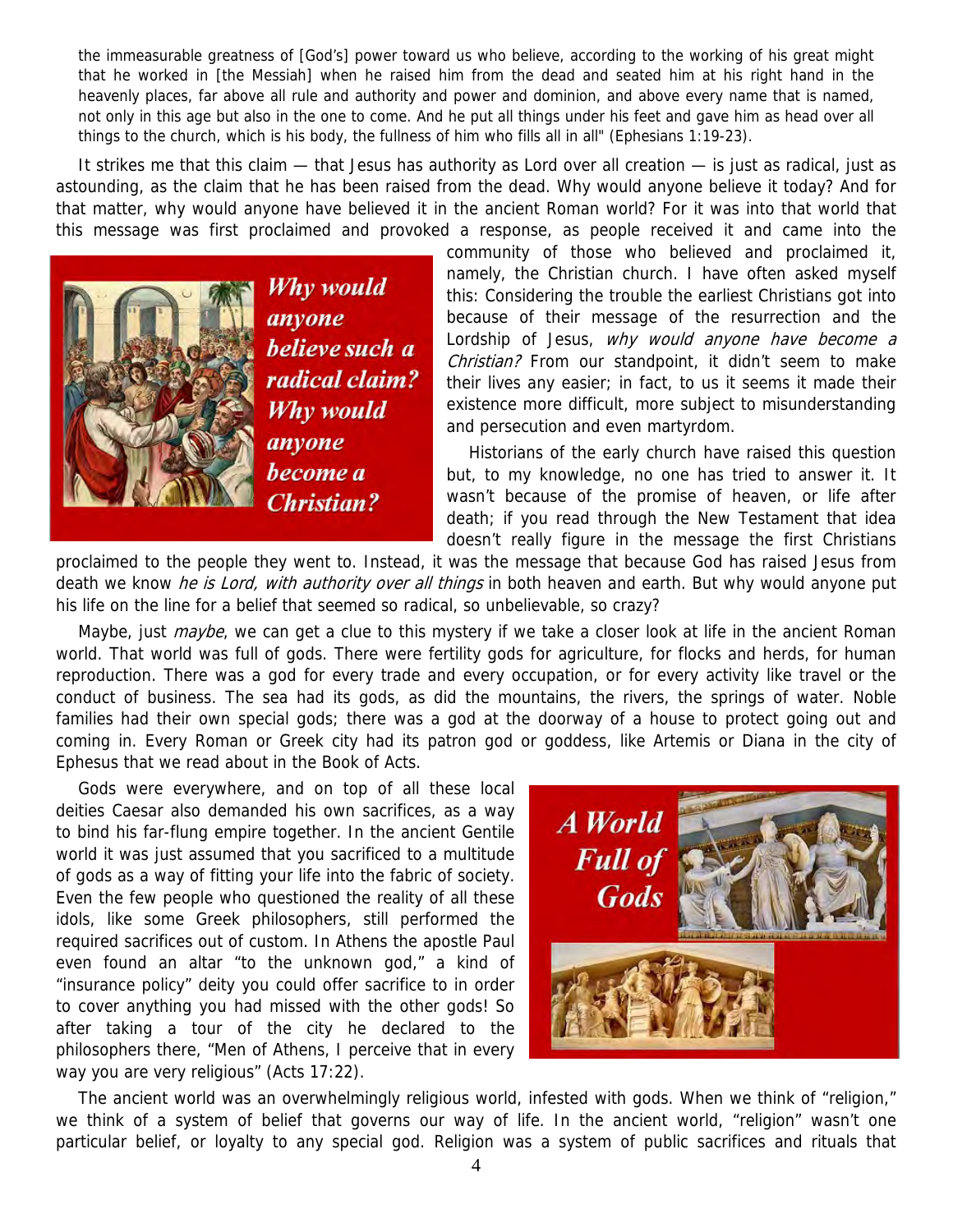allowed you to fit into the culture of your city or village or empire, and wherever you went you were expected to offer reverence to whatever gods were established there regardless of what your personal beliefs might be. As we can see, these obligations placed a great burden upon people. Years ago an historian named John Wilson wrote a book entitled *The Burden of Eqypt*, showing how the intense concentration on building the great pyramids of the Pharaohs, who claimed to be divine, just sapped all the energy of the people and took up all the resources of the land. Religion in the ancient world was a public burden people had to bear, with a multitude of gods who must be placated at every turn. The only people that got out of this were the Jews, who worshiped only their one God. But everyone knew these fanatics were crazy, and even the Jews had to offer a sacrifice in the Temple on Caesar's behalf. Nobody else got to opt out of the system.

But what if, one day, shackled by this heavy load of religious obligation, you suddenly hear that there is only one God, and that he has revealed himself by raising a man from the dead — a man who now, as the sole representative of the one God, claims all authority in heaven and on earth? "You mean all these gods I see around me are *nothing?* You mean if I don't sacrifice to them they won't get after me, and make my life miserable? You mean I can finally live by the truth I've suspected all along, but never dared admit it? I'm going to believe in this one God, and the man he has sent to reveal his truth at last, who now has the real authority over this world! Sure, my family and friends won't like it. I might get into trouble with local

"For us there is one God, the Father, from whom are all things and for whom we exist, and one Lord, Jesus Christ, through whom are all things and through whom we exist." -1 Corinthians 8:6



authorities, or even with the Roman government. But really, I'm free! I don't have to be so religious any more, sucking up to all these idols and laying out cash to sacrifice to them! I'll take the risk of being misunderstood and even rejected, because it's worth it to me to have this awful burden of religion lifted from my shoulders."

Maybe that's why people responded to the gospel of the resurrection: because it liberated them from the system of religion that had enslaved them. To encourage them in their newfound freedom they could join a "support group," a body of people who understood the truth that God is One, and lived by it. They could be baptized into Jesus — into his death, as Paul says in Romans 6, so they could die to that old system and rise

with Jesus into a new and liberated life. They could become members of the church, the body of Christ in the world. As Paul wrote to the Corinthians, "For although there may be so-called gods in heaven or on earth — as indeed there are many 'gods' and many 'lords' — yet for us there is one God, the Father, from whom are all things and for whom we exist, and one Lord, Jesus Christ, through whom are all things and through whom we exist" (1 Corinthians 8:5-6).

Today the idea of God usually implies that there is only one god, but that's because of the influence of Christianity over 2,000 years. That's not how people thought in ancient times. Gods were so pervasive in ancient cultures that if you claimed there was only *one* god that was equivalent to being an atheist! In fact, early Christians were scorned and reviled *as atheists* because they worshiped only one deity. They had cleared their shelves and reduced their inventory of gods to One, and they were free — because God had raised Jesus from the dead.

Let's bring this question down to the 21st century. What if the resurrection of Jesus means the same thing for us as it did for the Christians of the New Testament? What if the resurrection means that Jesus *has all* authority in heaven and on earth, just as he told his disciples? I understand that the values of our world, and our culture, don't always seem to reflect the authority of Jesus. But the fact is that Christianity has had a major influence on the way most people think today. If you were an ancient pagan, you wouldn't care that hundreds of people in Syria had been gassed to death by a brutal dictator; compassion toward the suffering wasn't part of their value system. But in Western culture today we consider such things to be horrible atrocities. That's only one example of how Christian faith has transformed our culture.